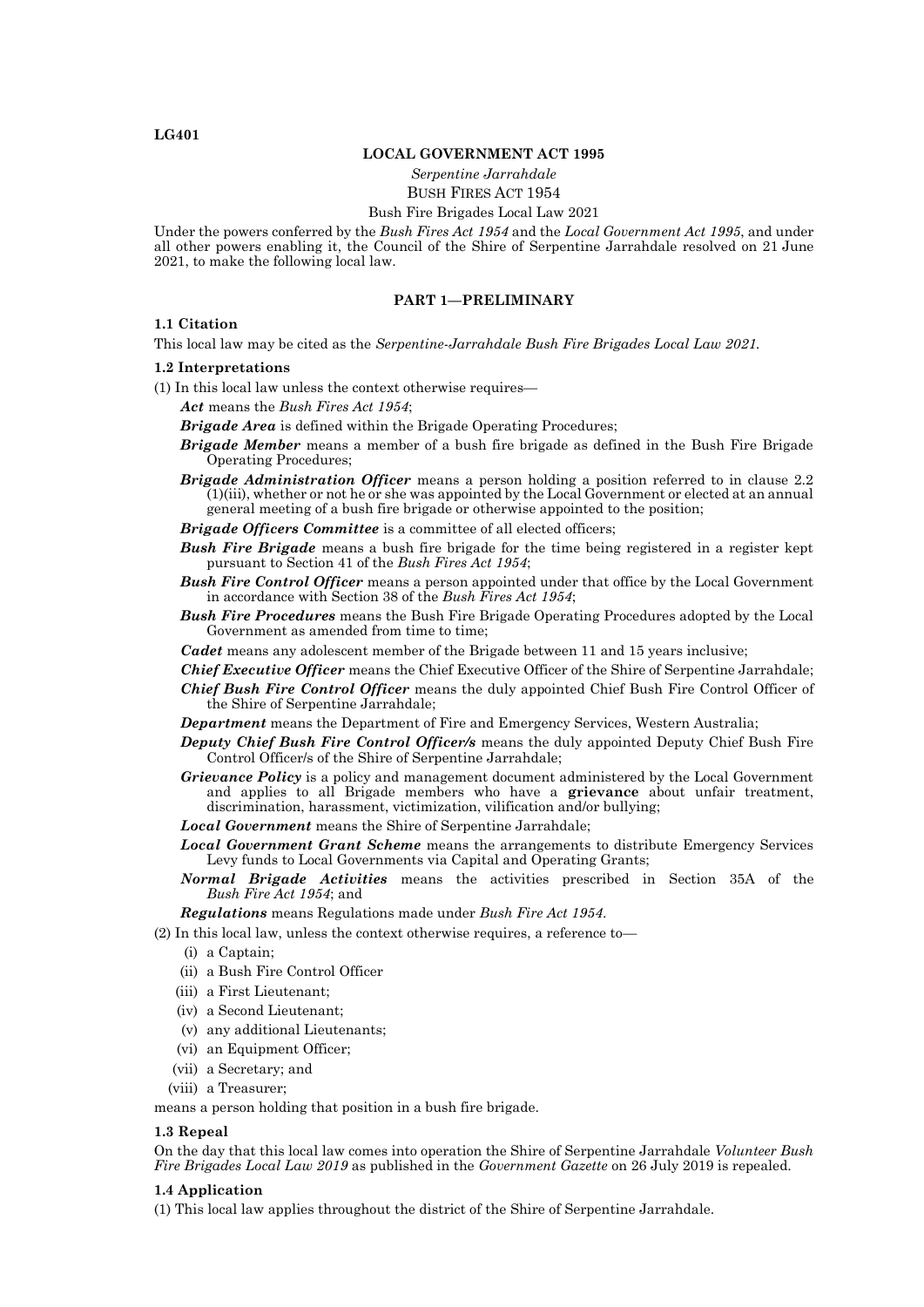(2) The Chief Executive Officer shall prepare, adopt and implement Bush Fire Brigade Operating Procedures.

# **PART 2—ESTABLISHMENT OF BUSH FIRE BRIGADES Division 1—Establishment of a bush fire brigade**

## **2.1 Establishment of a bush fire brigade**

(1) The Local Government may establish a bush fire brigade for the purpose of carrying out normal brigade activities.

(2) A bush fire brigade is established on the date of the Local Government's decision under sub clause (1).

### **2.2 Brigade name and appointment of officers of bush fire brigade**

(1) On establishing a bush fire brigade under clause  $2.1(1)$  the Local Government is to

- (i) give a name to the bush fire brigade;
- (ii) specify the area in which the bush fire brigade is primarily responsible for carrying out the normal brigade activities (known as the "brigade area");
- (iii) election of the following officers in line with the Brigade Operating Procedures—
	- (i) a Captain that is to be the Senior Bush Fire Control Officer for the brigade;
	- (ii) a Bush Fire Control Officer(s);
	- (iii) a First Lieutenant;
	- (iv) a Second Lieutenant;
	- (v) any additional Lieutenants;
	- (vi) an Equipment Officer;
	- (vii) a Secretary; and
	- (viii) a Treasurer.

(2) When establishing a bush fire brigade, the Local Government shall register the bush fire brigade in accordance with the Act and Regulations.

### **Division 2—Transitional**

### **2.3 Existing bush fire brigades**

(1) Where a Local Government has established a bush fire brigade prior to the commencement date, then on and from the commencement day—

- (a) The bush fire brigade is to be taken to be a bush fire brigade established under, and in accordance with this local law; and
- (b) Any rules governing the operation of the bush fire brigade are to be taken to have been repealed and substituted with the Bush Fire Brigade Operating Procedures and Policies on the commencement day of the Local Law.

(2) In this clause—*commencement day* means the day on which this local law comes into operation.

#### **Division 3—Dissolution of bush fire brigade**

## **2.4 Dissolution of bush fire brigade**

In accordance with *Section 41(3) of the Bush Fire Act 1954*, the Local Government may cancel the registration of a bush fire brigade if it is of the opinion that the bush fire brigade is not complying with the Act, this local law, the Bush Fire Brigade Operating Procedures or is not achieving the objectives for which it was established.

### **2.5 New arrangement after dissolution**

If the Local Government cancels the registration of a bush fire brigade, alternative arrangements are to be made in respect of the brigade area.

## **PART 3—ORGANISATION AND MAINTENANCE OF BUSH FIRE BRIGADES Division 1—Local Government responsibility**

## **3.1 Local Government responsible for Structure and Bush Fire Brigade Operating Procedures**

(1) The Local Government is to ensure that there is an appropriate structure through which the organisation of bush fire brigades is maintained.

(2) The Chief Executive Officer is to establish and implement Bush Fire Brigade Operating Procedures. (3) The Local Government may make other applicable rules, policies and procedures as determined necessary by the Local Government.

## **Division 2—Bush Fire Brigade Operating Procedures and Policies**

**3.2 Application of the Bush Fire Brigade Operating Procedures, Policies and Local Law**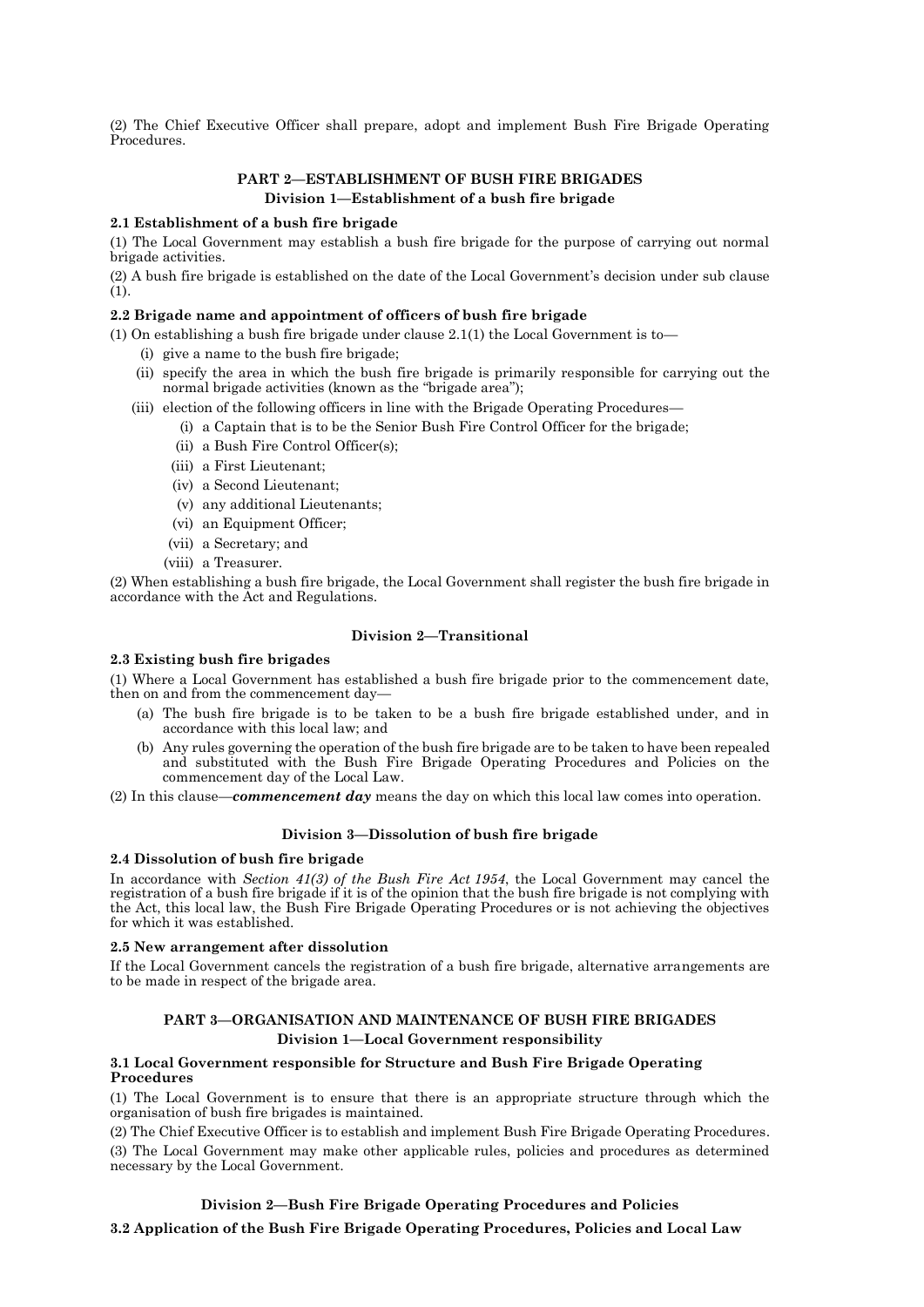(1) The Bush Fire Brigade Operating Procedures govern the operation of a bush fire brigade.

(2) A bush fire brigade and each brigade member is to comply with the Bush Fire Brigade Operating Procedures, policies and the provisions of this local law.

## **3.3 Variation of Procedures and Policies**

(1) The Chief Executive Officer, in consultation with the Chief Bush Fire Control Officer may vary the Bush Fire Brigade Operating Procedures and their application to all bush fire brigades.

(2) The Chief Executive Officer is to notify all bush fire brigades of any variation to the Bush Fire Brigade Operating Procedures as soon as practicable

### **3.4 Brigades to be supplied with Act, Procedures and Policies**

The Chief Executive Officer is to supply each bush fire brigade with a copy of the Act, the Regulations, this local law, Bush Fire Brigade Operating Procedures and any other policies, which may be relevant to the performance of the brigade's functions, and any amendments, which are made thereto from time to time.

## **Division 3—Chief Bush Fire Control Officer**

## **3.5 Managerial Role of Chief Bush Fire Control Officer**

Subject to any directions by the Local Government, the Chief Bush Fire Control Officer has primary managerial responsibility for the organisation and maintenance of bush fire brigades.

## **3.6 Duties of Chief Bush Fire Control Officer**

The duties of the Chief Bush Fire Control Officer include—

- (i) provide leadership to volunteer bush fire brigades;
- (ii) monitor bush fire brigades' resourcing, equipment (including protective clothing) and training levels and report thereon with recommendations at least once a year to the Local Government or as directed by the Chief Executive Officer;
- (iii) liaise with the Local Government concerning fire prevention/suppression matters generally and directions to be issued by the Local Government to Bush Fire Control Officers (including those who issue permits to burn) bush fire brigades or brigade officers; and

(iv) ensure that bush fire brigades are registered and that lists of brigade members are maintained. In this clause—

**Chief Bush Fire Control Officer** includes the Deputy Chief Bush Fire Control Officer/s appointed by the Local Government.

## **3.7 Chief Bush Fire Control Officer may attend meetings**

The Chief Bush Fire Control Officer or the Deputy Chief Bush Fire Control Officer/s may attend as a non-voting representative of the Local Government at any meeting of a bush fire brigade.

## **PART 4—ADMINISTRATION OF BUSH FIRE BRIGADES**

## **Division 1—Bush fire brigade membership**

## **4.1 Types of Membership of Bush Fire Brigade**

The types of membership of a bush fire brigade shall be in accordance with the definitions contained in the Bush Fire Brigade Operating Procedures.

### **4.2 Brigade Membership**

(1) The appointment, determination, dismissal and management of bush fire brigade membership are governed by the Bush Fire Brigade Operating Procedures.

(2) Applications for membership, including registration of bush fire brigade members, is to be in accordance with the Bush Fire Brigade Operating Procedures.

(3) Membership of the bush fire brigade terminates if the member—

- (i) dies;
- (ii) gives written notice of resignation to the Secretary;
- (iii) does not maintain local brigade currency training in line with Bush Fire Brigade Operating Procedures;
- (iv) becomes permanently incapacitated;
- (v) is dismissed by the Chief Bushfire Control Officer; in accordance with the Bushfire Brigade Operating Procedures.

(4) The Chief Bushfire Control Officer may terminate the membership of any brigade member, who is determined to be, or considered to be, unfit to serve as a member of a bush fire brigade.

(a) A member being considered unfit to serve is to be determined and defined in accordance with the Bush Fire Brigade Operating Procedures and must follow processes of natural justice and procedural fairness as set in the Bush Fire Brigade Operating Procedures.

(5) Membership of a member of a bush fire brigade may be suspended at any time if, in the opinion of the Captain of the Brigade (with such opinion formed only after discussion with the Chief Bush Fire Control Officer), circumstances warrant suspending the member.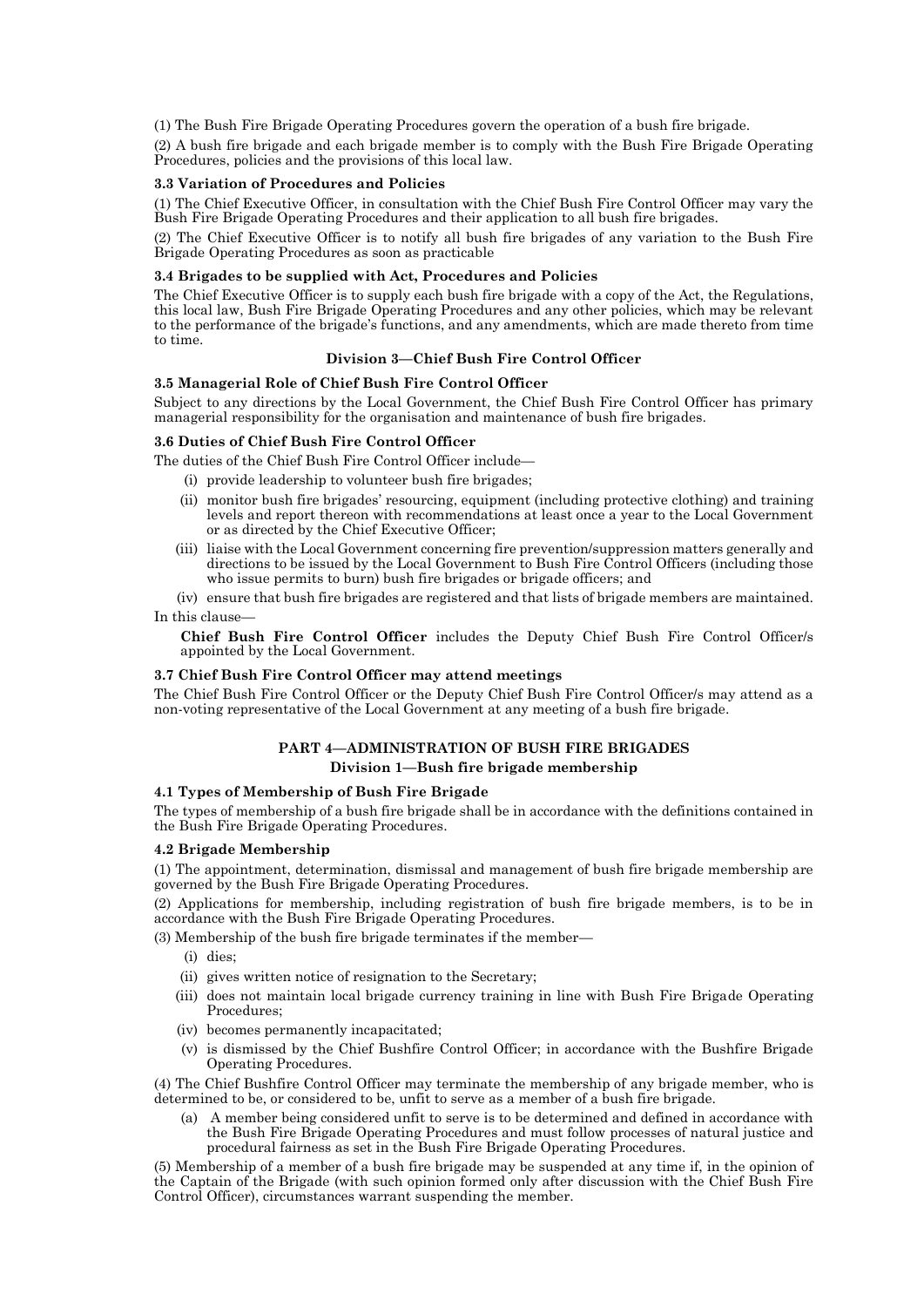(a) A decision made to suspend is to be determined in accordance with the Bush Fire Brigade Operating Procedures and must follow processes of natural justice and procedural fairness as set in the Bush Fire Brigade Operating Procedures.

(6) Upon the expiry of the period of suspension the Brigade Captain may, following discussion with the Chief Bush Fire Control Officer—

- (i) extend the period of suspension;
- (ii) terminate the membership; or
- (iii) reinstate the membership.

Any decision made is to be determined in accordance with the Bush Fire Brigade Operating Procedures, and must follow processes of natural justice and procedural fairness as set in the Bush Fire Brigade Operating Procedures.

(7) The resignation or dismissal of a member under clause 4.2(2) or 4.2(3) does not affect any liability of the brigade member arising prior to the date of resignation or dismissal.

#### **4.3 Grievance**

(1) Grievances shall be managed in accordance with the Bush Fire Brigade Operating Procedures and the Grievance policy.

(2) In respect to grievance complaints or submissions, where the complaint relates to or is made against the Chief Bush Fire Control Officer, Deputy Chief Bush Fire Control Officer/s or a Brigade Captain, the matter may be referred to an independent investigator as determined by the Chief Executive Officer.

(3) The Chief Executive Officer of the Local Government shall be the final decision making authority in regards to the grievances associated with membership and code of conduct of Bush Fire Brigades.

## **Division 2—Administration**

## **4.4 Record Keeping and Reporting**

(1) The Local Government shall maintain records containing brigade member's details, brigade assets, vehicles and equipment and information and records of all matters relating to the operations, management, training of the brigade members, and the authorisation of the brigade officers, members and of the brigade.

(2) No later than 30 August in each year, the bush fire brigade is to provide the following reports for the preceding financial year to the Chief Executive Officer—

- (i) Equipment/asset register detailing the nature, quantity and quality of all protective clothing, equipment and appliances of the bush fire brigade;
- (ii) An independently audited statement of finances; and
- (iii) A gift/donations register.

(3) Any other record keeping and reporting requirements for bush fire brigades shall be in accordance with the Bush Fire Operating Procedures.

## **Division 3 –Meetings of bush fire brigades**

# **4.5 Conduct of brigade meetings**

(1) All bush fire brigade meetings are to be conducted in accordance with the Bush Fire Brigade Operating Procedures.

- (2) In this clause, a reference to a bush fire brigade meeting means an—
	- (i) Annual general meeting of a bush fire brigade to be held in July of each year;
	- (ii) Ordinary meeting of a bush fire brigade; or
	- (iii) Special meeting of a bush fire brigade.

## **Part 5—Equipment of bush fire brigades**

## **5.1 Maintenance of equipment**

The maintenance, replacement and upkeep of all bush fire brigade protective clothing, equipment and appliances is to be in accordance with the Bush Fire Operating Procedures.

## **Part 6—Funding of bush fire brigades**

## **6.1 Funding under the Local Government Grant Scheme or equivalent**

(1) Requests by the Local Government for funding under the Local Government Grant Scheme or its equivalent shall be in accordance with the Local Government Grant Scheme Manual and the Bush Fire Brigade Operating procedures.

(2) Expenditure of funds under the Local Government Grant Scheme or its equivalent shall be managed by the Local Government in accordance with the Local Government Grant Scheme Manual and the Bush Fire Brigade Operating procedures.

## **6.2 Funding under Local Government budget**